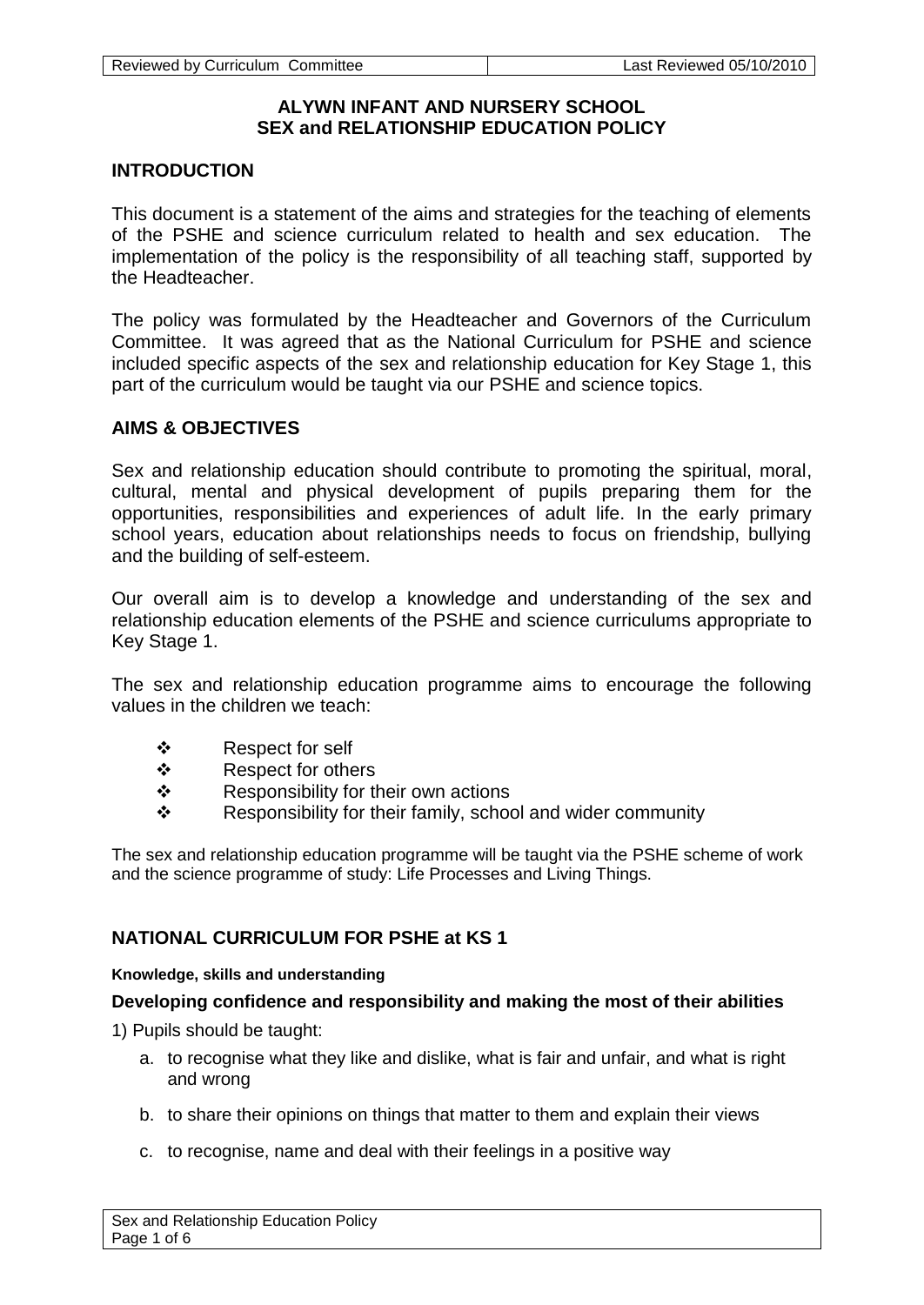| Reviewed by Curriculum Committee | Last Reviewed 05/10/2010 |
|----------------------------------|--------------------------|
|                                  |                          |

- d. to think about themselves, learn from their experiences and recognise what they are good at
- e. how to set simple goals.

## **Preparing to play an active role as citizens**

2) Pupils should be taught:

- a. [to take part in discussions with one other person and the whole class](http://www.nc.uk.net/webdav/servlet/XRM?Page/@id=6001&Session/@id=D_YVlu8I2PYIGhgUfnq62W&POS%5b@stateId_eq_main%5d/@id=4213&POS%5b@stateId_eq_note%5d/@id=4224)  $\Box$
- b. [to take part in a simple debate about topical issues](http://www.nc.uk.net/webdav/servlet/XRM?Page/@id=6001&Session/@id=D_YVlu8I2PYIGhgUfnq62W&POS%5b@stateId_eq_main%5d/@id=4213&POS%5b@stateId_eq_note%5d/@id=4225)  $\Box$
- c. to recognise choices they can make, and recognise the difference between right and wrong
- d. to agree and follow rules for their group and classroom, and understand how rules help them
- e. to realise that people and other living things have needs, and that they have responsibilities to meet them
- f. that they belong to various groups and communities, such as family and school
- g. [what improves and harms their local, natural and built environments and about](http://www.nc.uk.net/webdav/servlet/XRM?Page/@id=6001&Session/@id=D_YVlu8I2PYIGhgUfnq62W&POS%5b@stateId_eq_main%5d/@id=4213&POS%5b@stateId_eq_note%5d/@id=4231)  [some of the ways people look after them](http://www.nc.uk.net/webdav/servlet/XRM?Page/@id=6001&Session/@id=D_YVlu8I2PYIGhgUfnq62W&POS%5b@stateId_eq_main%5d/@id=4213&POS%5b@stateId_eq_note%5d/@id=4231) $\Box$
- h. to contribute to the life of the class and school
- i. to realise that money comes from different sources and can be used for different purposes.

# **Developing a healthy, safer lifestyle**

3) Pupils should be taught:

- a. [how to make simple choices that improve their health and well-being](http://www.nc.uk.net/webdav/servlet/XRM?Page/@id=6001&Session/@id=D_YVlu8I2PYIGhgUfnq62W&POS%5b@stateId_eq_main%5d/@id=4213&POS%5b@stateId_eq_note%5d/@id=4236)  $\Box$
- b. to maintain personal hygiene
- c. how some diseases spread and can be controlled
- d. [about the process of growing from young to old and how people's needs](http://www.nc.uk.net/webdav/servlet/XRM?Page/@id=6001&Session/@id=D_YVlu8I2PYIGhgUfnq62W&POS%5b@stateId_eq_main%5d/@id=4213&POS%5b@stateId_eq_note%5d/@id=4239)  [change](http://www.nc.uk.net/webdav/servlet/XRM?Page/@id=6001&Session/@id=D_YVlu8I2PYIGhgUfnq62W&POS%5b@stateId_eq_main%5d/@id=4213&POS%5b@stateId_eq_note%5d/@id=4239)
- e. the names of the main parts of the body
- f. that all household products, including medicines, can be harmful if not used properly
- g. [rules for, and ways of, keeping safe, including basic road safety, and about](http://www.nc.uk.net/webdav/servlet/XRM?Page/@id=6001&Session/@id=D_YVlu8I2PYIGhgUfnq62W&POS%5b@stateId_eq_main%5d/@id=4213&POS%5b@stateId_eq_note%5d/@id=4242)  [people who can help them to stay safe.](http://www.nc.uk.net/webdav/servlet/XRM?Page/@id=6001&Session/@id=D_YVlu8I2PYIGhgUfnq62W&POS%5b@stateId_eq_main%5d/@id=4213&POS%5b@stateId_eq_note%5d/@id=4242) $\Box$

# **Developing good relationships and respecting the differences between people**

4) Pupils should be taught:

- a. to recognise how their behaviour affects other people
- b. to listen to other people, and play and work cooperatively
- c. to identify and respect the differences and similarities between people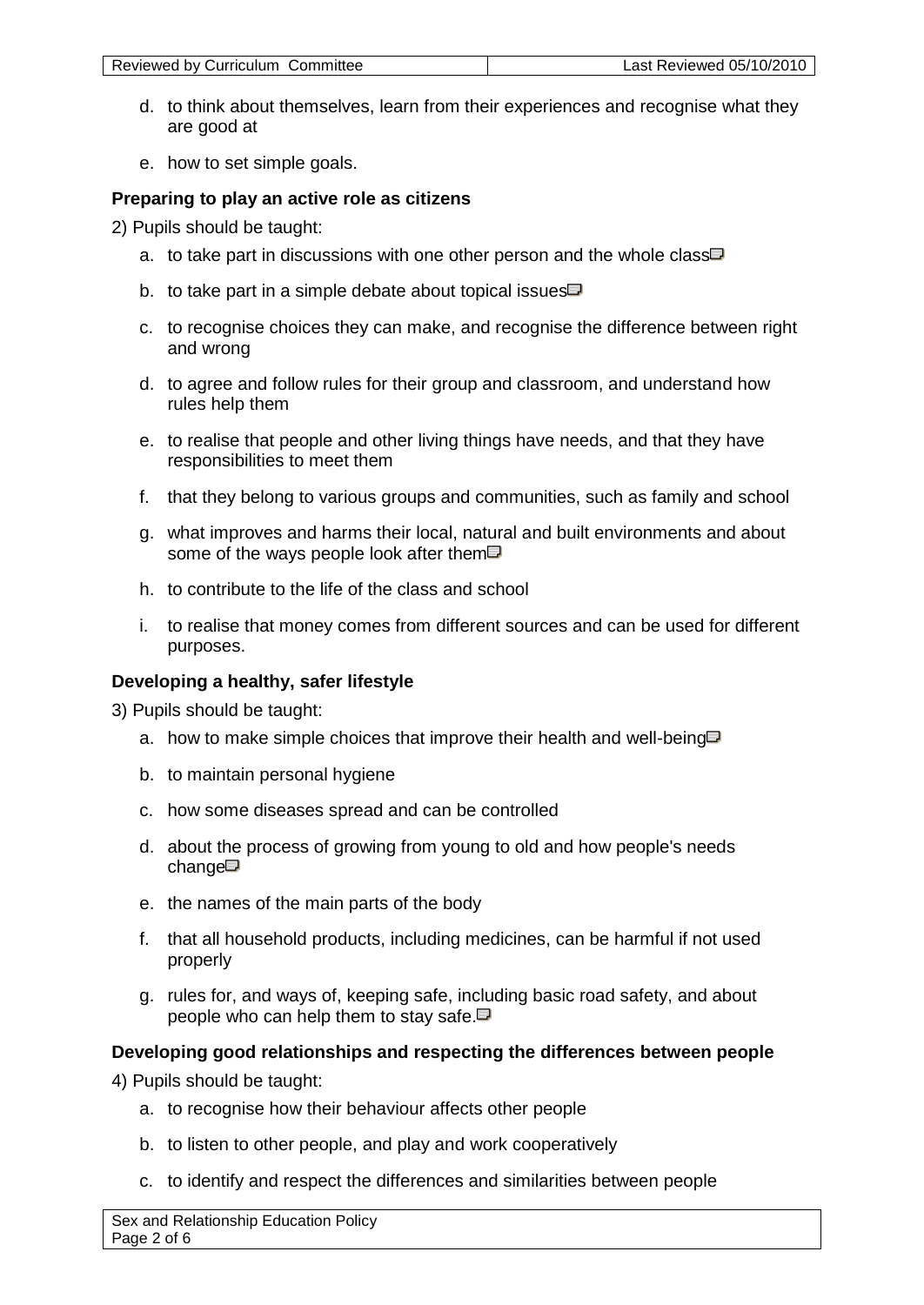- d. that family and friends should care for each other
- e. that there are different types of teasing and bullying, that bullying is wrong, and how to get help to deal with bullying.

## **Breadth of study**

5) During the key stage, pupils should be taught the knowledge, skills and understanding through opportunities to:

- a. take and share responsibility [for example, for their own behaviour; by helping to make classroom rules and following them; by looking after pets well]
- b. feel positive about themselves [for example, by having their achievements recognised and by being given positive feedback about themselves]
- c. take part in discussions [for example, talking about topics of school, local, national, European, Commonwealth and global concern, such as 'where our food and raw materials for industry come from']
- d. make real choices [for example, between healthy options in school meals, what to watch on television, what games to play, how to spend and save money sensibly]
- e. meet and talk with people [for example, with outside visitors such as religious leaders, police officers, the school nurse]
- f. develop relationships through work and play [for example, by sharing equipment with other pupils or their friends in a group task]
- g. consider social and moral dilemmas that they come across in everyday life [for example, aggressive behaviour, questions of fairness, right and wrong, simple political issues, use of money, simple environmental issues]
- h. ask for help [for example, from family and friends, midday supervisors, older pupils, the police] .

## **NATIONAL CURRICULUM FOR SCIENCE**

#### **Knowledge, skills and understanding**

#### **Life processes**

1) Pupils should be taught:

- a. the differences between things that are living and things that have never been alive
- b. that animals, including humans, move, feed, grow, use their senses and reproduce
- c. to relate life processes to animals and plants found in the local environment.

#### **Humans and other animals**

2) Pupils should be taught:

a. [to recognise and compare the main external parts of the bodies of humans and](http://www.nc.uk.net/webdav/servlet/XRM?Page/@id=6001&Session/@id=D_YVlu8I2PYIGhgUfnq62W&POS%5b@stateId_eq_main%5d/@id=6344&POS%5b@stateId_eq_note%5d/@id=6353)  [other animals](http://www.nc.uk.net/webdav/servlet/XRM?Page/@id=6001&Session/@id=D_YVlu8I2PYIGhgUfnq62W&POS%5b@stateId_eq_main%5d/@id=6344&POS%5b@stateId_eq_note%5d/@id=6353)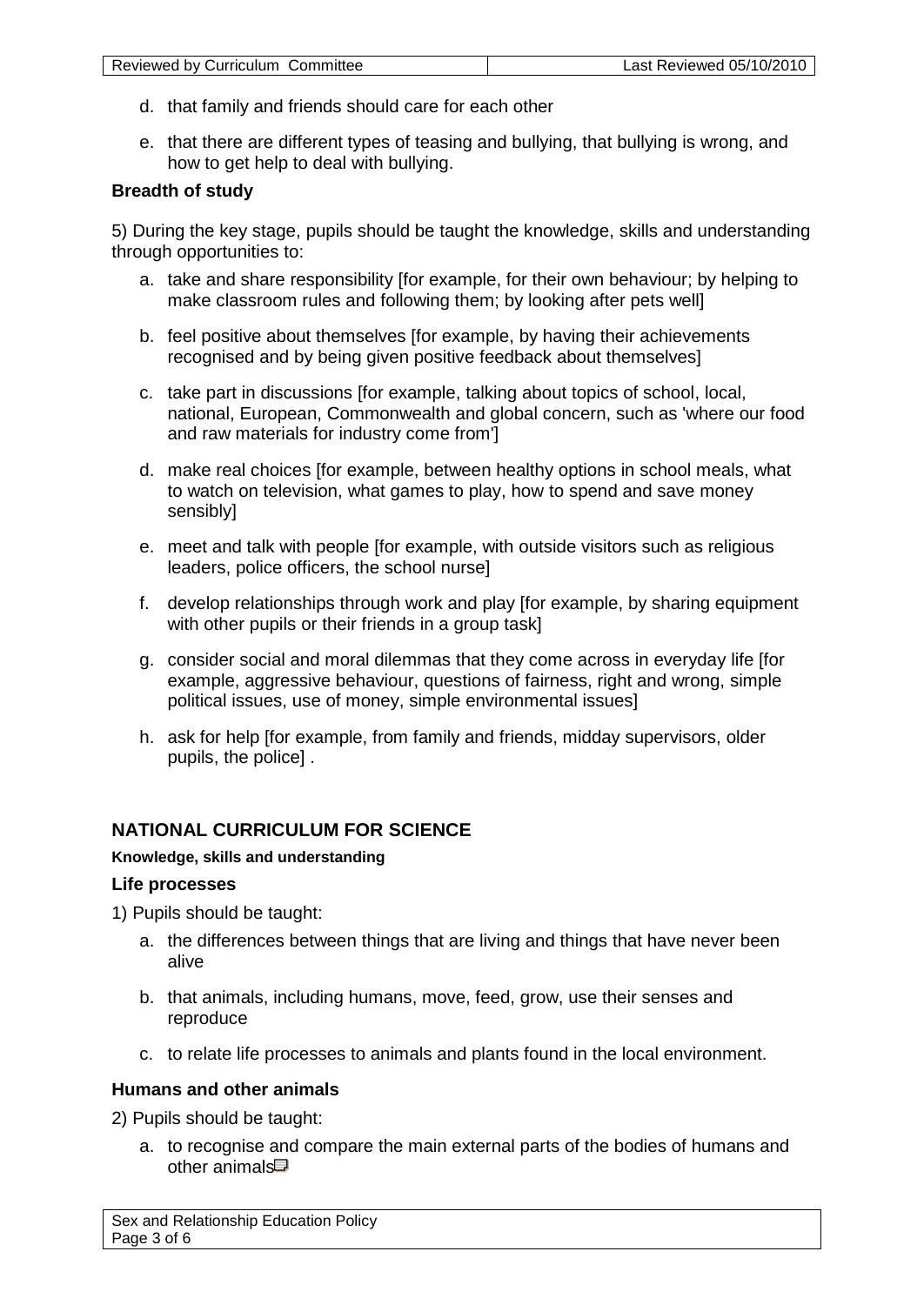- b. that humans and other animals need food and water to stay alive
- c. that taking exercise and eating the right types and amounts of food help humans to keep healthy
- d. about the role of drugs as medicines
- e. how to treat animals with care and sensitivity
- f. that humans and other animals can produce offspring and that these offspring grow into adults
- g. about the senses that enable humans and other animals to be aware of the world around them.

### **Variation and classification**

4) Pupils should be taught to:

- a. [recognise similarities and differences between themselves and others, and to](http://www.nc.uk.net/webdav/servlet/XRM?Page/@id=6001&Session/@id=D_YVlu8I2PYIGhgUfnq62W&POS%5b@stateId_eq_main%5d/@id=6344&POS%5b@stateId_eq_note%5d/@id=6367)  [treat others with sensitivity](http://www.nc.uk.net/webdav/servlet/XRM?Page/@id=6001&Session/@id=D_YVlu8I2PYIGhgUfnq62W&POS%5b@stateId_eq_main%5d/@id=6344&POS%5b@stateId_eq_note%5d/@id=6367) $\Box$
- b. group living things according to observable similarities and differences.

#### **Living things in their environment**

5) Pupils should be taught to:

- a. find out about the different kinds of plants and animals in the local environment
- b. identify similarities and differences between local environments and ways in which these affect animals and plants that are found there
- c. care for the environment.

#### **Breadth of study**

1) During the key stage, pupils should be taught the Knowledge, skills and understanding through:

- a. a range of domestic and environmental contexts that are familiar and of interest to them
- b. looking at the part science has played in the development of many useful things
- c. using a range of sources of information and data, including ICT-based sources
- d. using first-hand and secondary data to carry out a range of scientific investigations, including complete investigations.

2) During the key stage, pupils should be taught to:

## **Communication**

a. [use simple scientific language to communicate ideas and to name and describe living](http://www.nc.uk.net/webdav/servlet/XRM?Page/@id=6001&Session/@id=D_YVlu8I2PYIGhgUfnq62W&POS%5b@stateId_eq_main%5d/@id=6344&POS%5b@stateId_eq_note%5d/@id=6414)  [things, materials, phenomena and processes](http://www.nc.uk.net/webdav/servlet/XRM?Page/@id=6001&Session/@id=D_YVlu8I2PYIGhgUfnq62W&POS%5b@stateId_eq_main%5d/@id=6344&POS%5b@stateId_eq_note%5d/@id=6414) $\Box$ 

## **Health and safety**

b. recognise that there are hazards in living things, materials and physical processes, and assess risks and take action to reduce risks to themselves and others.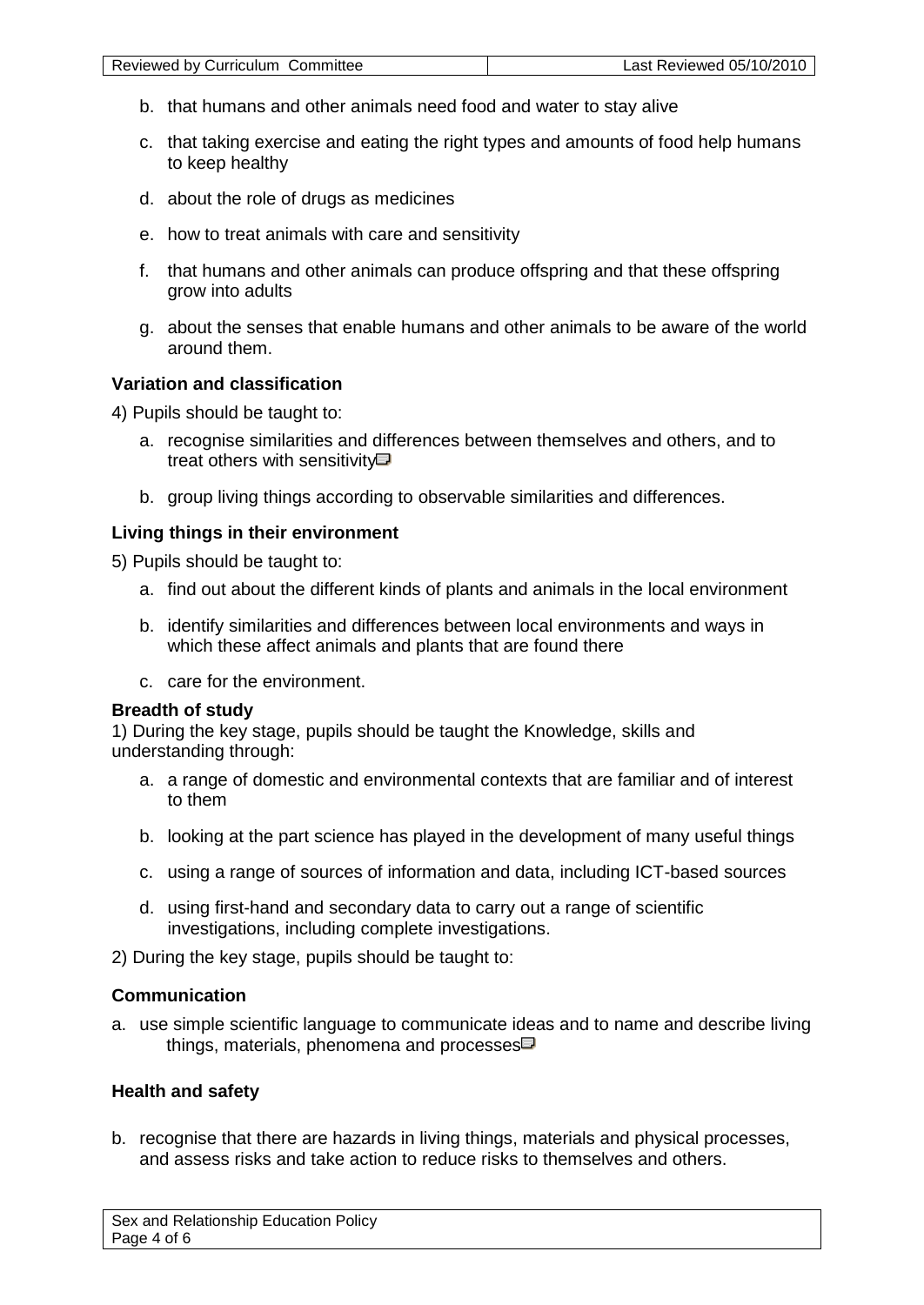# **TEACHING STRATEGIES & METHODS**

All children will take part in

- Whole class and group discussions
- Whole class, group and individual work

# **EQUAL OPPORTUNITIES**

All pupils will be given equal opportunities in respect of access to the health and drugs education curriculum. Lessons will be taught in mixed ability class groups, paying due regard to the maturity level of the class involved.

# **HEALTH AND SAFETY**

Health and Safety guidelines outlined in the science policy will underpin activities carried out during Sex and Relationship education lessons.